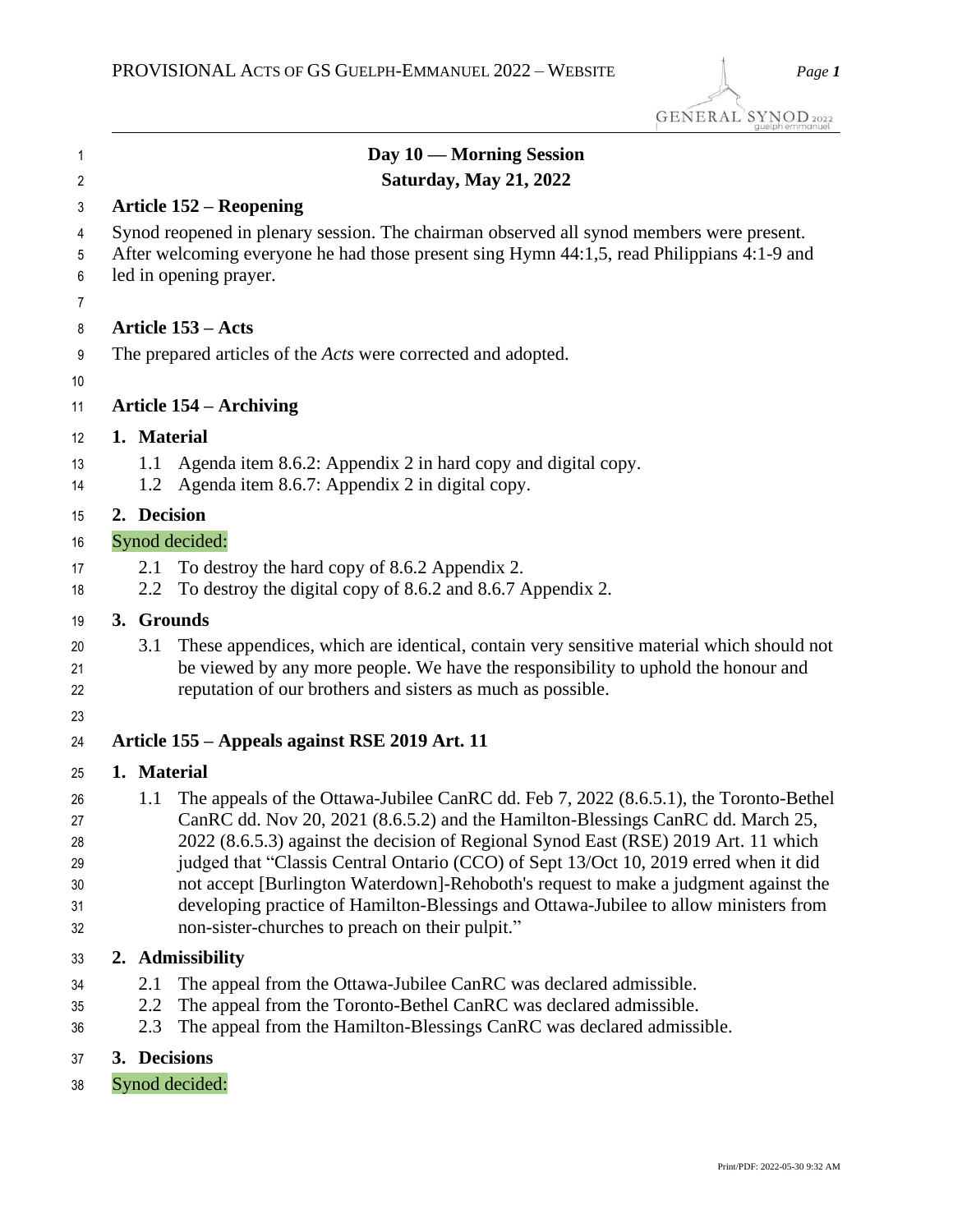GENERAL SYNOD 2022

 3.1 To consider all three appeals together as they deal with the same decision of RSE 2019; 2 3.2 To deny the appeals of the Ottawa-Jubilee CanRC, the Toronto-Bethel CanRC, and the Hamilton-Blessings CanRC against RSE 2019 Art. 11. **4. Grounds** 4.1 Re 3.2: According to the Church Order Classis has a role in giving advice concerning requests that have to do with temporary pulpit access. While the appellants consider that anything not expressly governed in the Church Order should be left in the freedom of churches, this consideration ignores the relevant principle of classical involvement in granting access to the pulpit (e.g. CO Art. 4.B.1&2) that can give guidance concerning the matter of giving pastors of non-sister churches temporary access to the pulpit. Furthermore, there are also relevant principles in CO Art. 44 and 76 where the churches agree to honour the decisions of the major assemblies. This includes synodical decisions concerning Rules for Ecclesiastical Fellowship (EF). 4.2 Re 3.2: Our current practice that pulpit access has been determined collectively by the churches is based on synodical decisions as expressed in the rules for EF (GS 1992 Art. 50). While Hamilton-Blessings contends that the provisions for EF do not prevent their practice, one cannot ignore that the existence of collectively agreed upon rules for pulpit fellowship at the federative level also have an impact at the local level. The local church, and the federation it belongs to, are not mutually exclusive. 4.3 Re 3.2: The practices of our sister churches in the exercise of their ecclesiastical relationships differ from ours in that they are also accompanied by specific regulations concerning local pulpit access. While Hamilton-Blessings is correct that the practice of sister churches which embrace Dort polity could prove to be a valuable resource of possible application of that same polity in the Canadian Reformed context, they fail to reckon with the fact that the United Reformed Churches in North America (URCNA) have made explicit that local churches have the freedom to engage in occasional pulpit exchanges: "Fraternal activities between congregations which need not be reported to classis may include occasional pulpit exchanges, table fellowship, as well as other means of manifesting unity." (CO-URC Art. 34 – *Ecumenical Relations on a Church Level*) Likewise, in the Orthodox Presbyterian Church (OPC), occasional pulpit fellowship belongs in the province of the local session as it is their task to "oversee all matters concerning the conduct of public worship" (OPC Book of Church Order, Chapter XIII, 7). The OPC explicitly affirms the autonomy of the local church in access to the pulpit. Therefore, their rules for EF specify 'occasional pulpit fellowship (by local option)'. 4.4 Re 3.2: Our current Church Order does not have a specific provision regarding pulpit access for guest ministers from non-sister churches. Toronto-Bethel acknowledges this in consideration 6, speaking of this as a "gap." At the same time it argues in Consideration 7 that the onus for closing that "gap" lies with those who desire to ensure that present practice is codified. The other appellants make similar statements about where the onus lies, while RSE 2019 in turn places the onus on those who wish to change current practices. In line with the practices of our sister-churches (see 4.3 above), the Churches could decide to adopt an article or provision in the church order specifically regulating local pulpit access. In this way our practices will explicitly reflect our church order.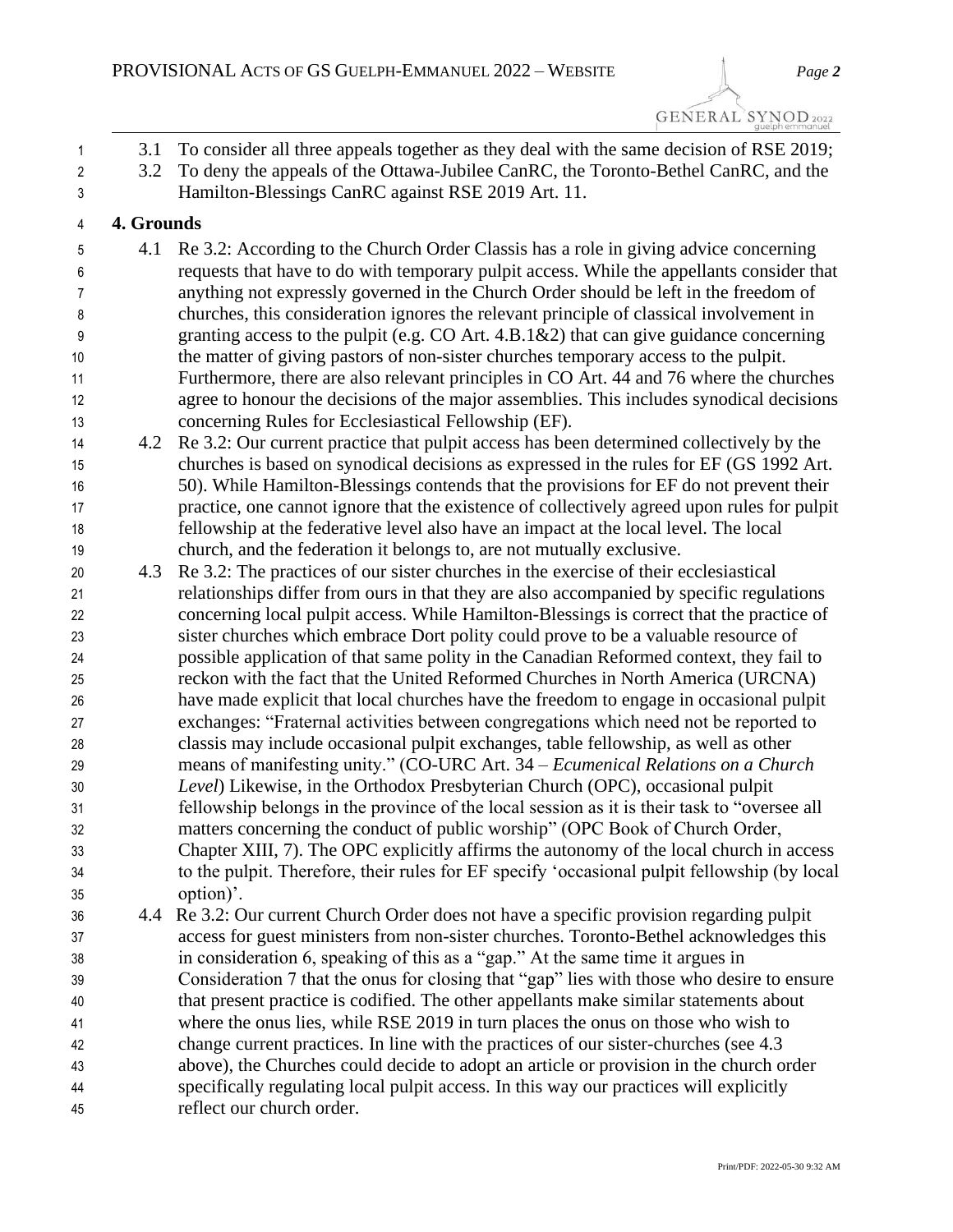- C.J. VanderVelde.
- 

# **Article 156 – Overture RSE 2021 re: Shorter Lord's Supper Forms**

- **1. Material**
- 1.1 RSE Overture to GS 2022 to Provisionally Adopt, for Immediate Use and Testing in the Churches, Shorter Liturgical Forms for the Celebration of the Lord's Supper (8.4.5.1)
- 1.2 Letters from: Carman West (8.5.5.1); Brampton-Grace (8.5.5.2); Niagara South (8.5.5.3); Sardis (8.5.5.4); Lynden (8.5.5.5); Nooksack Valley (8.5.5.6); Winnipeg- Grace (8.5.5.7); Guelph-Emmanuel (8.5.5.8); Willoughby Heights (8.5.5.9); Smithville (8.5.5.10); Owen Sound (8.5.5.11); Vernon (8.5.5.12); Coaldale (8.5.5.13); Carman East (8.5.5.14); Fergus-Maranatha (8.5.5.15); Calgary (8.5.5.16); Glanbrook-Trinity (8.5.5.17); Winnipeg-Redeemer (8.5.5.18); Neerlandia (North) (8.5.5.19); Edmonton- Immanuel (8.5.5.20); Lincoln-Vineyard (8.5.5.21); Edmonton-Providence (8.5.5.22); Langley-Refuge (8.5.5.23).

## **2. Admissibility**

2.1 The submissions were declared admissible.

### **3. Decisions**

## Synod decided:

- 3.1 To deny the request in the overture from RSE 2021 for provisional approval for immediate use and testing of shorter forms for the celebration of Lord's Supper;
- 3.2 To accept the request in the overture to mandate a committee to provide shorter forms for the celebration of the Lord's Supper;
- 3.3 To mandate the Standing Committee for the Publication of the *Book of Praise* (SCBP) to review forms in use by our sister churches, or to draft new forms, and to present GS 2025 with one or more shorter forms for the celebration of the Lord's Supper which are: (a) of Reformed character; (b) comparable in content to the current forms; (c) shorter 29 than the current Abbreviated Form.

### **4. Grounds**

- 4.1 Re 3.1: Neither the overture nor the Acts of RSE 2021 provides any grounds to show why shorter liturgical forms ought to be provisionally adopted for immediate use and testing in the churches.
- 4.2 Re 3.2: Both the overture and the Acts of RSE 2021 provide compelling grounds which show that having additional shorter liturgical forms would be of benefit to churches desiring to celebrate communion on a more frequent basis.
- 4.3 Re 3.2, 3.3: The majority of churches which favoured adopting the overture were also in favour of establishing a committee to review forms in use by sister churches, or to draft new forms, for recommendation to GS 2025.
-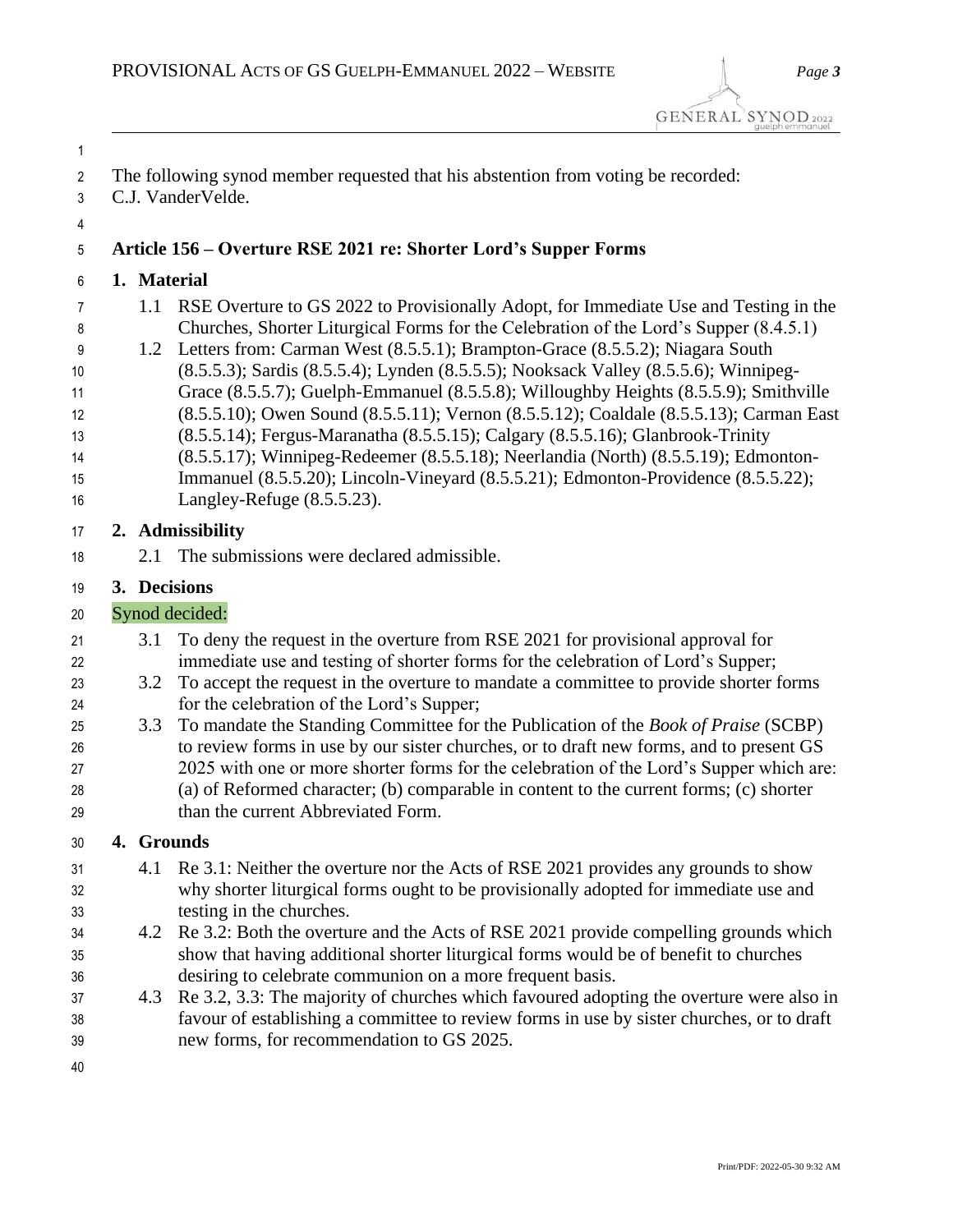| 1                          |                         | Article 157 – CNSF (Committee for the Needy Students' Fund)                                                                                                                                                                                                                                                                                                                                        |
|----------------------------|-------------------------|----------------------------------------------------------------------------------------------------------------------------------------------------------------------------------------------------------------------------------------------------------------------------------------------------------------------------------------------------------------------------------------------------|
| 2                          | 1. Material             |                                                                                                                                                                                                                                                                                                                                                                                                    |
| 3<br>4                     | 1.1                     | Report from the Committee for the Needy Students' Fund (8.2.8.1).<br>1.2 Letters from: Willoughby Heights (8.3.8.1); Calgary (8.3.8.2).                                                                                                                                                                                                                                                            |
| 5                          |                         | 2. Admissibility                                                                                                                                                                                                                                                                                                                                                                                   |
| 6                          | 2.1                     | The submissions were declared admissible.                                                                                                                                                                                                                                                                                                                                                          |
| 7                          | 3. Decisions            |                                                                                                                                                                                                                                                                                                                                                                                                    |
| 8                          |                         | Synod decided:                                                                                                                                                                                                                                                                                                                                                                                     |
| 9<br>10                    | 3.1                     | To thank the Grassie-Covenant CanRC for its work as the Committee for the Needy<br>Students' Fund (CNSF);                                                                                                                                                                                                                                                                                          |
| 11<br>12                   | 3.2                     | To discharge the CNSF for the duties completed during the period 1 January 2018<br>through 31 December 2020;                                                                                                                                                                                                                                                                                       |
| 13<br>14<br>15<br>16       | 3.3                     | To reappoint Grassie-Covenant as the CNSF to look after extending financial aid to<br>those students of theology who are in need of it; If Grassie-Covenant should decide to<br>not take on the charitable activity of the CNSF, to direct Grassie-Covenant to find an<br>alternate church to take on these activities;                                                                            |
| 17<br>18<br>19             | 3.4                     | To instruct the CNSF to seek advice, to determine what is required to ensure that they<br>remain in compliance with the Income Tax Act (ITA) and the Canada Revenue Agency<br>(CRA) (cf. GS 2019 Art. 100 Rec. 4.3);                                                                                                                                                                               |
| 20<br>21                   | 3.5                     | To instruct the CNSF to determine if in "owning the activity of the CNSF" it remains in<br>compliance with CO Art. 20 & 75 (cf. GS 2019 Art. 100 Cons. 3.6);                                                                                                                                                                                                                                       |
| 22<br>23                   | 3.6                     | To forward the letters from Willoughby Heights and Calgary to the CNSF for its<br>consideration (8.3.8.1 & 8.3.8.2);                                                                                                                                                                                                                                                                               |
| 24<br>25<br>26             | 3.7                     | To provide GS 2025 with recommendations, supported by clear grounds, for any<br>changes to the bylaws of the CNSF, which must be made in order to be in compliance<br>with the ITA and the CRA, as well as with CO Art. $20 \& 75$ ;                                                                                                                                                               |
| 27<br>28                   | 3.8<br>3.9 <sup>°</sup> | Not to adopt either of the optional recommendations made by the CNSF in its report;<br>To mandate the CNSF:                                                                                                                                                                                                                                                                                        |
| 29<br>30<br>31<br>32<br>33 |                         | To assess the churches annually as per the number of communicant members in<br>3.9.1<br>the current Yearbook based on the anticipated funding for the new year ahead;<br>3.9.2 To report annually to each church of the federation on its activities, and to report<br>triennially to each General Synod on the same and to include appropriate<br>recommendations in its report to General Synod. |
| 34                         | 4. Grounds              |                                                                                                                                                                                                                                                                                                                                                                                                    |
| 35<br>36<br>37             | 4.1                     | Re $3.4 \& 3.5$ : GS 2022 does not have the legal and accounting competence to judge<br>Grassie-Covenant's opinion that to be in compliance with the ITA and the CRA,<br>Grassie-Covenant must own the activity of the CNSF.                                                                                                                                                                       |
| 38<br>39<br>40<br>41       | 4.2                     | Re 3.5: CO Art. 20 states that "the churches[shall] extend financial aid to [students of<br>theology] who are in need of it." As the churches have decided to do this via the route<br>of general synod, CO Art. 75 becomes relevant. When a general synod passes property<br>of the churches in common into the hands of an individual church serving as a                                        |
| 42                         |                         | committee to general synod, it [i.e. general synod] still retains "ownership of the                                                                                                                                                                                                                                                                                                                |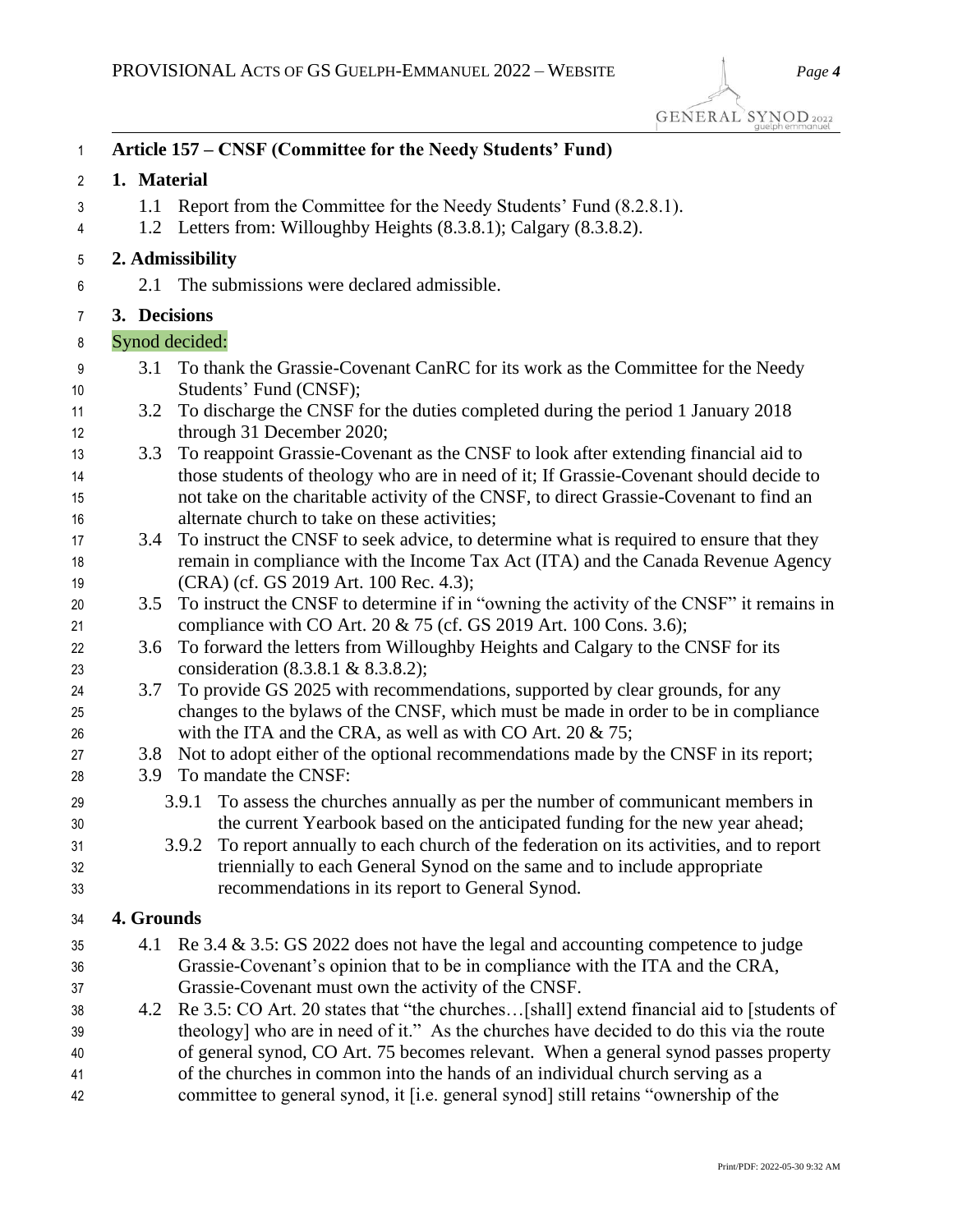GENERAL SYNOD 2022

| $\mathbf{1}$ |     | activity." Clarity is needed about whether this causes the CNSF to fall out of                                                                                     |
|--------------|-----|--------------------------------------------------------------------------------------------------------------------------------------------------------------------|
| 2            |     | compliance with the ITA & the CRA.                                                                                                                                 |
| 3<br>4       | 4.3 | Re 3.6: The letters from Willoughby Heights and Calgary raise concerns which ought to<br>be interacted with. Those concerns are best expressed in their own words. |
| 5            | 4.4 | Re 3.7: In order to make decisions about legal matters a general synod requires clarity.                                                                           |
| 6            | 4.5 | Re 3.8: GS 2022 was unclear about what was being recommended, and what the                                                                                         |
| 7            |     | purpose of the recommendations was.                                                                                                                                |
| 8            |     |                                                                                                                                                                    |
| 9            |     | <b>Article 158 – CBT (Committee on Bible Translations)</b>                                                                                                         |
| 10           |     | 1. Material                                                                                                                                                        |
| 11           |     | 1.1 Report of the Committee on Bible Translations (CBT) (8.2.6.1).                                                                                                 |
| 12           |     | 2. Admissibility                                                                                                                                                   |
| 13           | 2.1 | The report was declared admissible.                                                                                                                                |
| 14           |     | 3. Decisions                                                                                                                                                       |
| 15           |     | Synod decided:                                                                                                                                                     |
| 16           | 3.1 | To thank the committee for its work;                                                                                                                               |
| 17           | 3.2 | To acknowledge that the Committee on Bible Translations (CBT) fulfilled the mandate                                                                                |
| 18           |     | given to it by GS 2019;                                                                                                                                            |
| 19           | 3.3 | To thank Rev. Rodney Vermeulen who has completed nine years on the committee and                                                                                   |
| 20           |     | to release him from the CBT;                                                                                                                                       |
| 21<br>22     | 3.4 | To appoint two members to the CBT;<br>3.5 To mandate the CBT:                                                                                                      |
|              |     | To solicit, receive and evaluate comments from the churches on the ESV;<br>3.5.1                                                                                   |
| 23<br>24     |     | To submit worthy translation suggestions to the ESV editorial committee;<br>3.5.2                                                                                  |
| 25           |     | To serve the churches as a resource for Bible translation matters;<br>3.5.3                                                                                        |
| 26           |     | 3.5.4<br>To appoint one of its members to validate and submit to the treasurer of the                                                                              |
| 27           |     | General Fund all expenses being submitted for committee work.                                                                                                      |
| 28           |     | To prepare and distribute a report to the churches six months in advance of the<br>3.5.5                                                                           |
| 29           |     | next General Synod.                                                                                                                                                |
| 30           |     |                                                                                                                                                                    |
| 31           |     | Article 159 – NAPARC (North American Presbyterian and Reformed Council)                                                                                            |
| 32           |     | 1. Material                                                                                                                                                        |
| 33           | 1.1 | Report of the CCCNA (8.2.11.1) on NAPARC.                                                                                                                          |
| 34           | 1.2 | Submissions from the following churches: Willoughby Heights (8.3.11.2).                                                                                            |
| 35           |     | Willoughby Heights recommends that Synod encourages the CER to make more<br>1.2.1                                                                                  |
| 36           |     | information on ecumenical conferences available to the churches via the reports to                                                                                 |
| 37           |     | general synod.                                                                                                                                                     |
| 38           |     | 2. Admissibility                                                                                                                                                   |
| 39           | 2.1 | The report was declared admissible.                                                                                                                                |

2.2 The submissions were declared admissible.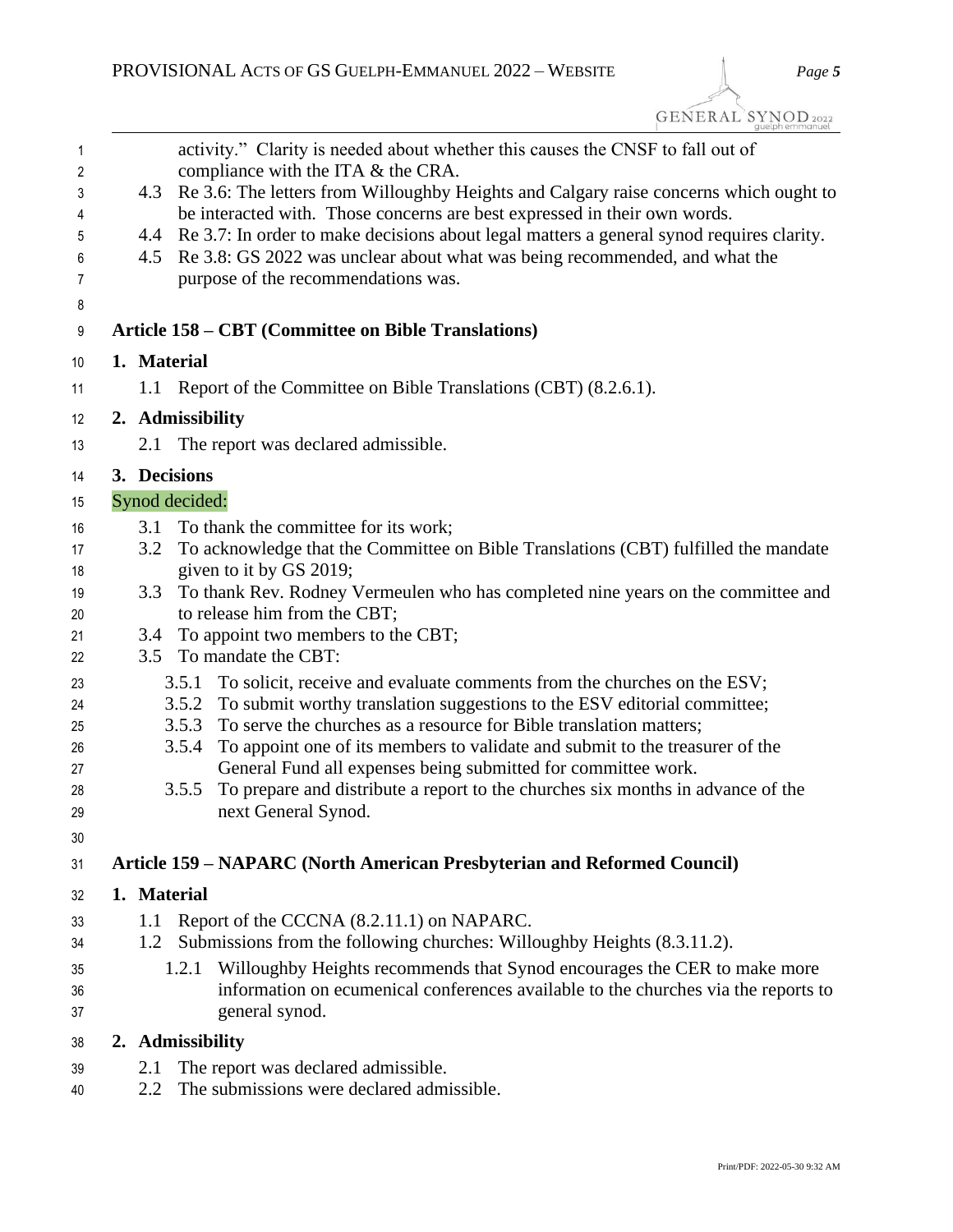| 1        | 3. Decisions     |                                                                                                                                           |
|----------|------------------|-------------------------------------------------------------------------------------------------------------------------------------------|
| 2        | Synod decided:   |                                                                                                                                           |
| 3        |                  | 3.1 To mandate the Committee on Ecumenical Relations (CER):                                                                               |
| 4<br>5   | 3.1.1            | To represent the CanRC at the North American Presbyterian and Reformed<br>Council (NAPARC) and to continue active involvement in it;      |
| 6        | 3.1.2            | To submit its report to the churches six months prior to the convening of the next                                                        |
| 7        |                  | general synod;                                                                                                                            |
| 8        | 3.1.3            | To consider including relevant information about ecumenical conferences in the                                                            |
| 9        |                  | report to general synod.                                                                                                                  |
| 10       | 4. Grounds       |                                                                                                                                           |
| 11       | 4.1 Re 3.1.1:    |                                                                                                                                           |
| 12       | 4.1.1            | There is benefit of ongoing involvement in NAPARC, both to derive insights from                                                           |
| 13       |                  | and to contribute to the Reformed witness it offers on the North American scene. It                                                       |
| 14       |                  | is an excellent venue to experience the richness we share as Reformed and                                                                 |
| 15       |                  | Presbyterian brothers. As member churches, we live in a North American society                                                            |
| 16       |                  | that is increasingly secular and hostile. It is good to support one another and                                                           |
| 17       |                  | maintain a united front on the major challenges we face. Reports from member                                                              |
| 18       |                  | churches are often relevant to developments in or projects of the CanRC, and it is<br>useful to discuss these matters of shared interest. |
| 19<br>20 |                  | 4.1.2 NAPARC is an excellent, efficient and economical venue for holding meetings                                                         |
| 21       |                  | with many inter-church relations committees in the same week (ERQ, KPCA)                                                                  |
| 22       |                  | (Kosin), OPC, RCUS, RPCNA, HRC, FRCNA, ARP, and the URCNA).                                                                               |
| 23       |                  | 4.2 Re 3.1.3: Such relevant material is good for the churches to receive.                                                                 |
| 24       |                  |                                                                                                                                           |
| 25       |                  | Article 160 - ERQ (Reformed Churches in Quebec)                                                                                           |
| 26       | 1. Material      |                                                                                                                                           |
| 27       |                  | 1.1 Report of the CCCNA (8.2.11.1) on the ERQ.                                                                                            |
| 28       | 2. Admissibility |                                                                                                                                           |
| 29       | 2.1              | The report was declared admissible.                                                                                                       |
| 30       | 3. Decisions     |                                                                                                                                           |
| 31       | Synod decided:   |                                                                                                                                           |
| 32       | 3.1              | To continue the relationship of Ecclesiastical Fellowship (EF) with the Reformed                                                          |
| 33       |                  | Churches in Quebec (ERQ) under the adopted rules;                                                                                         |
| 34       | 3.2              | To encourage the churches to support the ERQ prayerfully and financially in their                                                         |
| 35       |                  | missionary endeavours and special projects;                                                                                               |
| 36       | 3.3              | To mandate the Committee on Ecumenical Relations (CER):                                                                                   |
| 37       | 3.3.1            | To maintain contact with the ERQ according to the adopted rules;                                                                          |
| 38       | 3.3.2            | To submit its report to the churches six months prior to the convening of the next                                                        |
| 39       |                  | general synod.                                                                                                                            |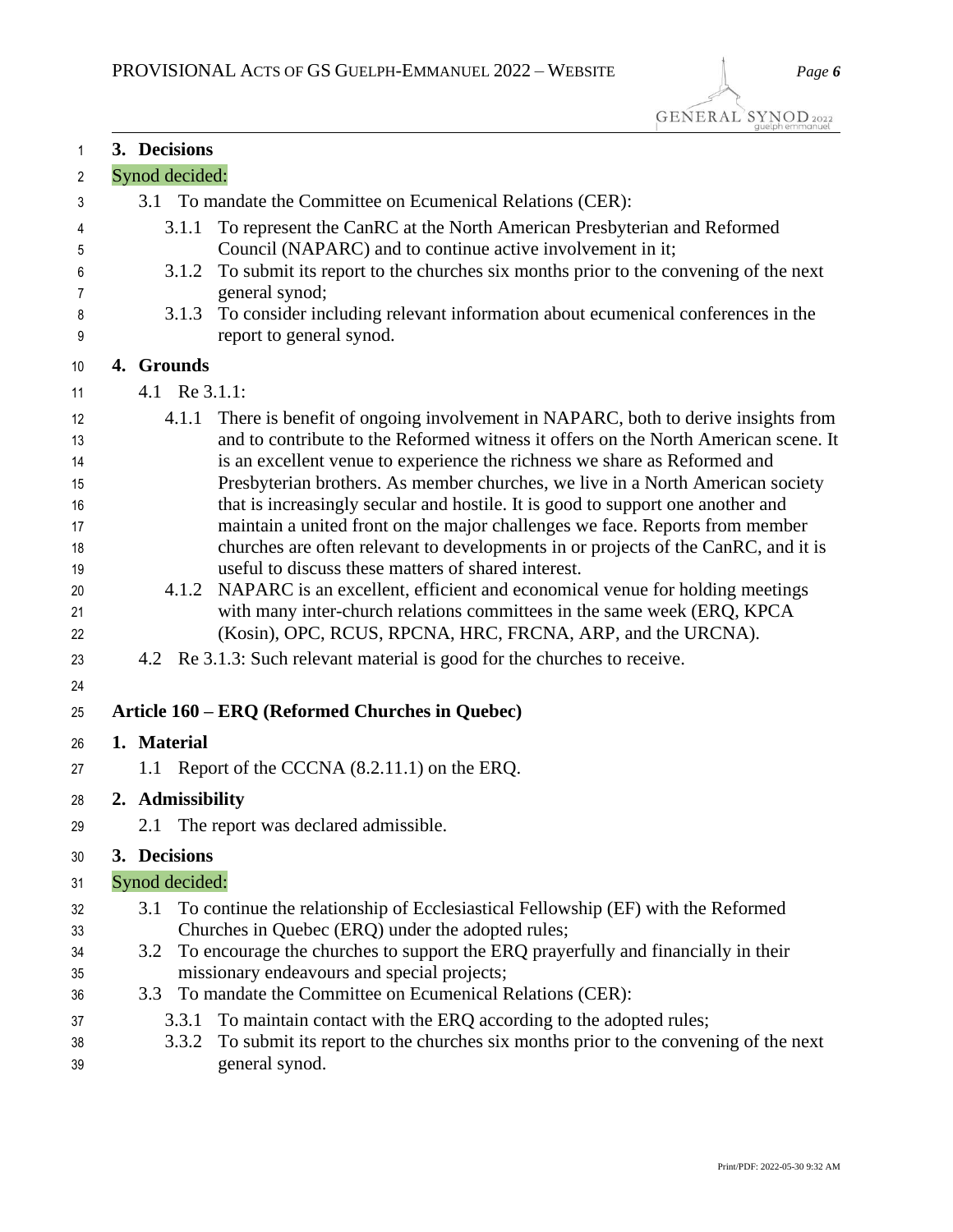| $\mathbf{1}$ | 4. Grounds                                                                                                                               |
|--------------|------------------------------------------------------------------------------------------------------------------------------------------|
| 2            | Re 3.1: the relationship with the ERQ continues to be mutually encouraging.<br>4.1                                                       |
| 3            | Re 3.2: the ERQ appreciates the ongoing contributions from the CanRC both in terms of<br>4.2                                             |
| 4            | human as well as financial resources.                                                                                                    |
| 5            |                                                                                                                                          |
| 6            | Article 161 – FRCNA (Free Reformed Churches in North America)                                                                            |
| 7            | 1. Material                                                                                                                              |
| 8            | Report of the CCCNA (8.2.11.1) on the FRCNA.<br>1.1                                                                                      |
| 9<br>10      | Submissions from the following churches: St. Albert (8.3.11.1), Willoughby Heights<br>1.2<br>(8.3.11.2), London-Pilgrim (8.3.11.3).      |
| 11           | 2. Admissibility                                                                                                                         |
| 12           | The report was declared admissible.<br>2.1                                                                                               |
| 13           | The submissions were declared admissible.<br>2.2                                                                                         |
| 14           | 3. Decisions                                                                                                                             |
| 15           | Synod decided:                                                                                                                           |
| 16           | 3.1 To mandate the Committee on Ecumenical Relations (CER):                                                                              |
| 17           | To engage in continued dialogue and contact with the Free Reformed Churches in<br>3.1.1                                                  |
| 18           | North America (FRCNA);                                                                                                                   |
| 19           | To meet simultaneously with the Heritage Reformed churches in North America<br>3.1.2                                                     |
| 20<br>21     | (HRCNA) and FRCNA ecumenicity committees;<br>To submit its report to the churches six months prior to the convening of the next<br>3.1.3 |
| 22           | general synod.                                                                                                                           |
| 23           | 4. Grounds                                                                                                                               |
| 24           | Re 3.1.1: The members of CCCNA at GS 2022 spoke very appreciatively of growing<br>4.1                                                    |
| 25           | dialogue, understanding and mutual appreciation in the last number of years.                                                             |
| 26           | 4.2 Re 3.2.2: The FRCNA and HRCNA are working towards organic unity.                                                                     |
| 27           |                                                                                                                                          |
| 28           | Article 162 – HRCNA (Heritage Reformed Churches in North America)                                                                        |
| 29           | 1. Material                                                                                                                              |
| 30           | 1.1<br>Report of the CCCNA (8.2.11.1) on the HRCNA.                                                                                      |
| 31           | Submissions from the following churches: St Albert (8.3.11.1), Willoughby Heights<br>1.2                                                 |
| 32           | (8.3.11.2), London-Pilgrim (8.3.11.3).                                                                                                   |
| 33           | 2. Admissibility                                                                                                                         |
| 34           | The report was declared admissible.<br>2.1                                                                                               |
| 35           | The submissions were declared admissible.<br>2.2                                                                                         |
| 36           | 3. Decisions                                                                                                                             |
| 37           | Synod decided:                                                                                                                           |
| 38<br>39     | To accept the Heritage Reformed Churches in North America (HRCNA) Level 2<br>3.1<br>relationship of "Formal Correspondence";             |
|              |                                                                                                                                          |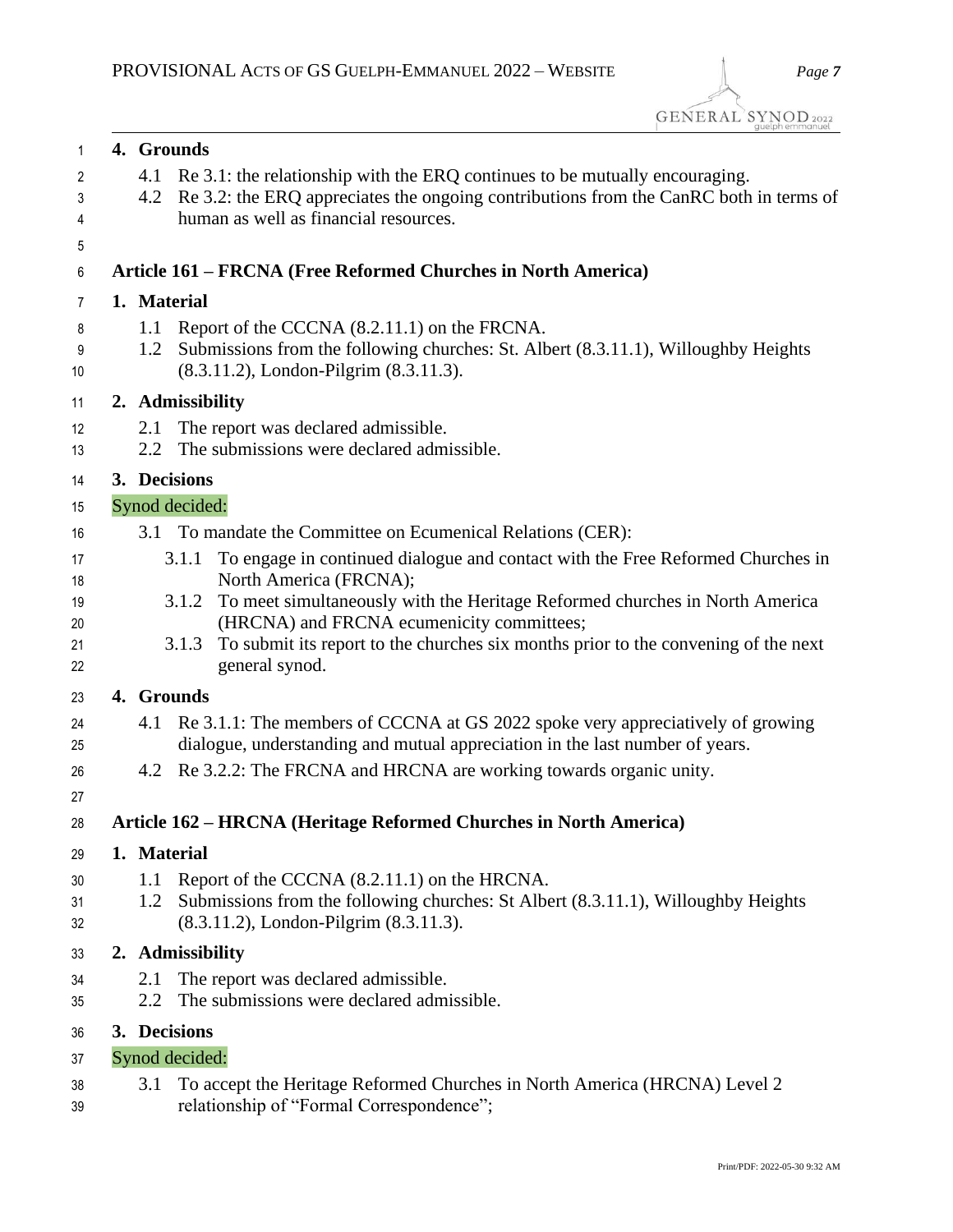| 1        |             | 3.2 To mandate the Committee on Ecumenical Relations (CER):                                                                            |
|----------|-------------|----------------------------------------------------------------------------------------------------------------------------------------|
| 2        |             | To continue discussions with the HRCNA in an effort to work towards<br>3.2.1                                                           |
| 3        |             | Ecclesiastical Fellowship (EF).                                                                                                        |
| 4        |             | To meet simultaneously with the HRCNA and Free Reformed Churches in North<br>3.2.2                                                     |
| 5<br>6   |             | America (FRCNA) ecumenicity committees.<br>To submit its report to the churches six months prior to the convening of the next<br>3.2.3 |
| 7        |             | general synod.                                                                                                                         |
| 8        | 4. Grounds  |                                                                                                                                        |
| 9        |             | 4.1 Re 3.1: The offer to advance the relationship is a positive development.                                                           |
| 10       |             | 4.2 Re 3.2.2: The FRCNA and HRCNA are working towards organic unity.                                                                   |
| 11       | 4.3         | The HRCNA has expressed appreciation for the individual and institutional                                                              |
| 12       |             | collaboration between the Puritan Reformed Theological Seminary (PRTS) and                                                             |
| 13       |             | Canadian Reformed Theological Seminary (CRTS).                                                                                         |
| 14<br>15 |             | Article 163 – KPCA-K (Korean Presbyterian Church in America (Kosin))                                                                   |
|          | 1. Material |                                                                                                                                        |
| 16       |             |                                                                                                                                        |
| 17       | 1.1         | Report of the CCCNA (8.2.11.1) on the KPCA-K.                                                                                          |
| 18       |             | 2. Admissibility                                                                                                                       |
| 19       | 2.1         | The report was declared admissible.                                                                                                    |
| 20       |             | 3. Decisions                                                                                                                           |
| 21       |             | Synod decided:                                                                                                                         |
| 22       | 3.1         | To mandate the Committee on Ecumenical Relations (CER):                                                                                |
| 23       |             | To continue dialogue with the Korean Presbyterian Church in America (Kosin)<br>3.1.1                                                   |
| 24       |             | (KPCA-K) where feasible, with a view to getting to know the KPCA-K better over                                                         |
| 25       |             | time.                                                                                                                                  |
| 26<br>27 |             | To submit its report to the churches six months prior to the convening of the next<br>3.1.2<br>general synod.                          |
|          | 4. Grounds  |                                                                                                                                        |
| 28       | 4.1         | Re 3.1.1: There has been no contact the KPCA-K since 2019 due to the Covid-19                                                          |
| 29<br>30 |             | pandemic.                                                                                                                              |
| 31       |             |                                                                                                                                        |
| 32       |             | Article 164 – OPC (Orthodox Presbyterian Church)                                                                                       |
| 33       | 1. Material |                                                                                                                                        |
| 34       |             | 1.1 Report of the CCCNA (8.2.11.1) on the OPC.                                                                                         |
| 35       |             | 2. Admissibility                                                                                                                       |
| 36       |             | 2.1 The report was declared admissible.                                                                                                |
|          |             |                                                                                                                                        |
| 37       |             | 3. Decisions                                                                                                                           |
| 38       |             | Synod decided:                                                                                                                         |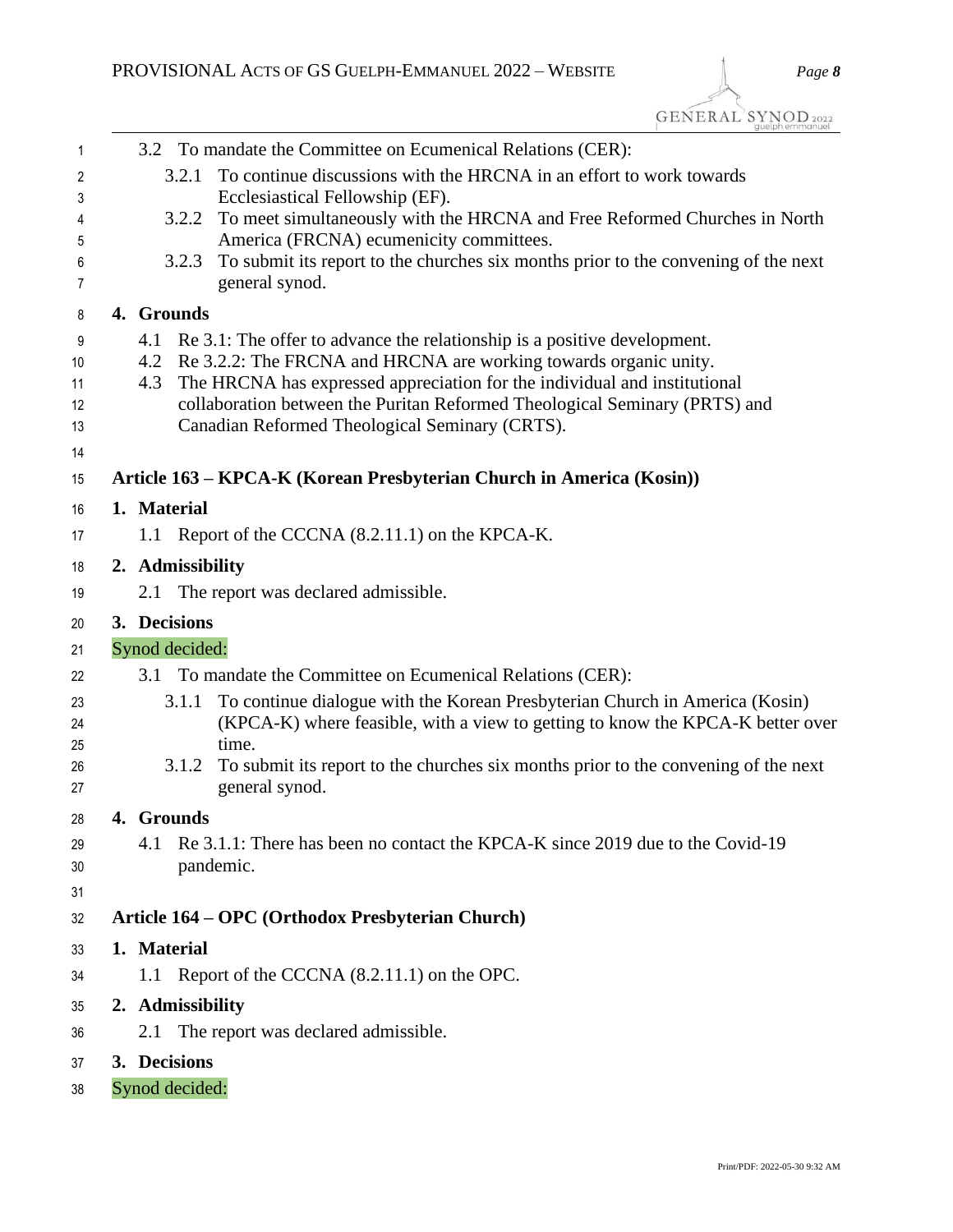| 1        | 3.1         | To continue the relationship of Ecclesiastical Fellowship (EF) with the Orthodox                                                                            |
|----------|-------------|-------------------------------------------------------------------------------------------------------------------------------------------------------------|
| 2        |             | Presbyterian Church (OPC) under the adopted rules;                                                                                                          |
| 3<br>4   | 3.2         | To mandate the Committee on Ecumenical Relations (CER) to submit its report to the<br>churches six months prior to the convening of the next general synod. |
| 5        |             | 4. Grounds                                                                                                                                                  |
| 6<br>7   | 4.1         | Re 3.1: Though the Covid-19 pandemic hindered contact since 2019, the relationship<br>with the OPC remains very beneficial.                                 |
| 8        | 4.2         | There has been good cooperation with the OPC in regards to the Reformed Churches in                                                                         |
| 9        |             | The Netherlands (GKv).                                                                                                                                      |
| 10       | 4.3         | The inter-church relations committees were able to make use of the OPC model of inter-                                                                      |
| 11       |             | church relations in their Study Report (Majority and Minority) to GS 2022.                                                                                  |
| 12       | 4.4         | The OPC has expressed the need for help in its many mission projects.                                                                                       |
| 13       |             |                                                                                                                                                             |
| 14       |             | Article 165 – RCUS (Reformed Church in the United States)                                                                                                   |
| 15       | 1. Material |                                                                                                                                                             |
| 16       | 1.1         | Report of the CCCNA (8.2.11.1) on the RCUS.                                                                                                                 |
| 17       |             | 2. Admissibility                                                                                                                                            |
| 18       | 2.1         | The report was declared admissible.                                                                                                                         |
| 19       |             | 3. Decisions                                                                                                                                                |
| 20       |             | Synod decided:                                                                                                                                              |
| 21       | 3.1         | To continue Ecclesiastical Fellowship (EF) with the Reformed Church in the United                                                                           |
| 22       |             | States (RCUS) under the adopted rules;                                                                                                                      |
| 23       | 3.2         | To mandate the Committee on Ecumenical Relations (CER) to submit its report to the                                                                          |
| 24       |             | churches six months prior to the convening of the next general synod.                                                                                       |
| 25       |             | 4. Grounds                                                                                                                                                  |
| 26       | 4.1         | The relationship with the RCUS continues to be mutually encouraging.                                                                                        |
| 27       | 4.2         | The RCUS very much appreciates the developing relationship with the CanRC. They                                                                             |
| 28       |             | especially appreciate having fraternal delegates attend major assemblies.                                                                                   |
| 29<br>30 |             | 4.3. Opportunities exist to work together on foreign mission projects, especially in the<br>Philippines.                                                    |
| 31       | 4.4         | The CanRC and the RCUS can effectively assist each other via pulpit exchanges,                                                                              |
| 32       |             | visiting each other's churches, participating in youth camps/conferences held by the                                                                        |
| 33       |             | various churches, and the exchange of articles in magazines supported by church                                                                             |
| 34       |             | members.                                                                                                                                                    |
| 35       |             |                                                                                                                                                             |
| 36       |             | Article 166 – RPCNA (Reformed Presbyterian Church in North America)                                                                                         |
| 37       | 1. Material |                                                                                                                                                             |
| 38       | 1.1         | Report of the CCCNA (8.2.11.1) on the RPCNA.                                                                                                                |
| 39       | 1.2         | Submissions from the following churches: St. Albert (8.3.11.1), Willoughby Heights                                                                          |

(8.3.11.2), London-Pilgrim (8.3.11.3).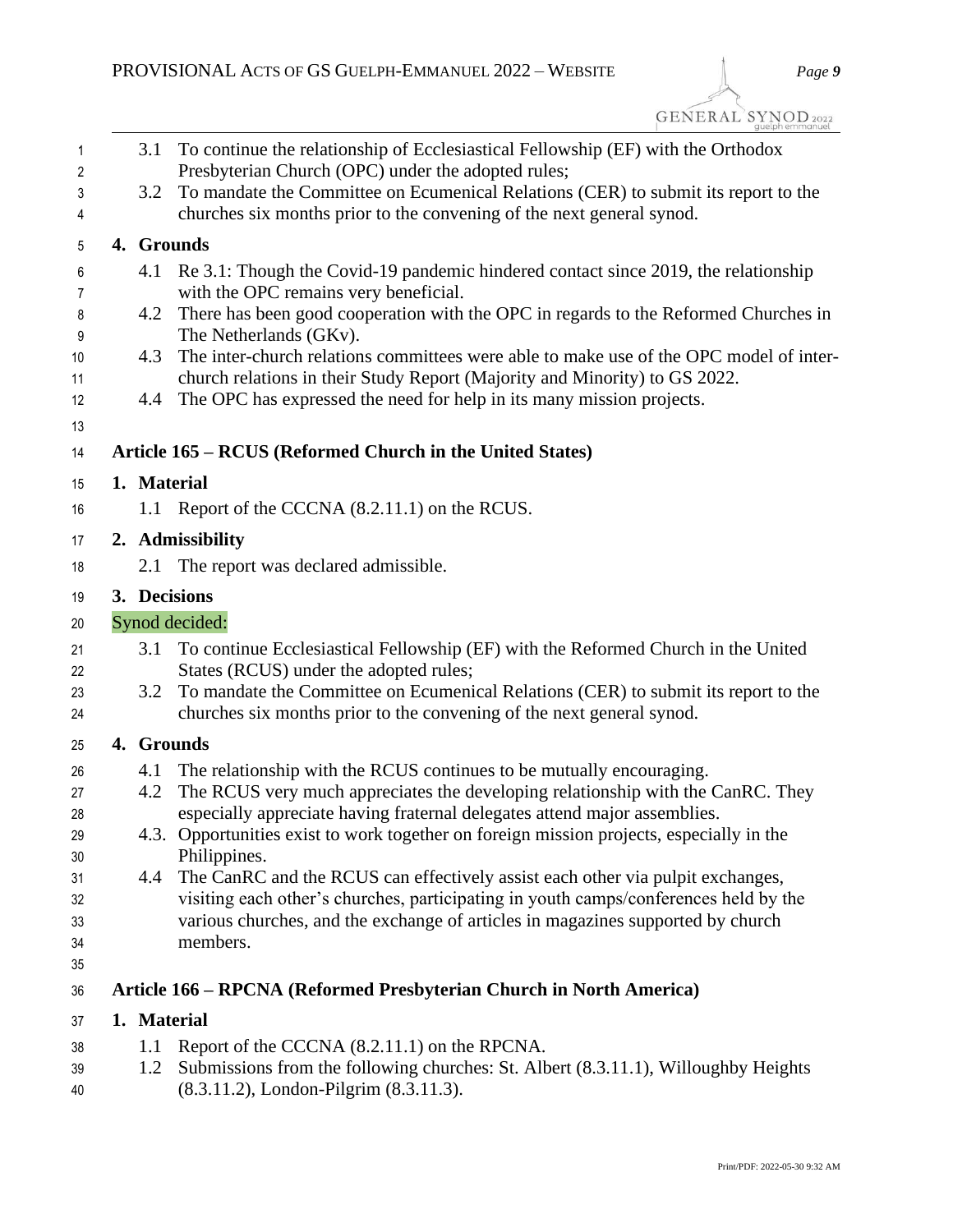|             | quelph emmanuel                                                                                                                                                                                                                                                                                                                                                                                                                                                                                                                                             |
|-------------|-------------------------------------------------------------------------------------------------------------------------------------------------------------------------------------------------------------------------------------------------------------------------------------------------------------------------------------------------------------------------------------------------------------------------------------------------------------------------------------------------------------------------------------------------------------|
|             | 2. Admissibility                                                                                                                                                                                                                                                                                                                                                                                                                                                                                                                                            |
| 2.1         | The report was declared admissible.                                                                                                                                                                                                                                                                                                                                                                                                                                                                                                                         |
| 2.2         | The submissions were declared admissible.                                                                                                                                                                                                                                                                                                                                                                                                                                                                                                                   |
|             | 3. Decisions                                                                                                                                                                                                                                                                                                                                                                                                                                                                                                                                                |
|             | Synod decided:                                                                                                                                                                                                                                                                                                                                                                                                                                                                                                                                              |
| 3.1         | To mandate the Committee on Ecumenical Relations (CER):                                                                                                                                                                                                                                                                                                                                                                                                                                                                                                     |
|             | To engage in continued dialogue and contact with the Reformed Presbyterian<br>3.1.1<br>Church in North America (RPCNA), particularly at meetings of the North<br>American Presbyterian and Reformed Council (NAPARC), and, when appropriate,<br>to discuss the matters that hinder Ecclesiastical Fellowship (EF);                                                                                                                                                                                                                                          |
|             | To take up dialogue and contact with the new Reformed Presbyterian Church of<br>3.1.2                                                                                                                                                                                                                                                                                                                                                                                                                                                                       |
|             | Canada (RPCC) once it is formed.<br>To not be a sponsoring church for the RPCC if it applies for membership in<br>3.1.3<br>NAPARC;                                                                                                                                                                                                                                                                                                                                                                                                                          |
|             | To submit its report to the churches six months prior to the convening of the next<br>3.1.4<br>general synod.                                                                                                                                                                                                                                                                                                                                                                                                                                               |
| 4. Grounds  |                                                                                                                                                                                                                                                                                                                                                                                                                                                                                                                                                             |
|             | 4.1 Re 3.1.1:                                                                                                                                                                                                                                                                                                                                                                                                                                                                                                                                               |
|             | While GS 2016 (Art. 90) acknowledged that the RPCNA can be recognized for<br>4.1.1<br>their faithfulness to the Word of God and their strong Reformed convictions, it<br>also noted that their practice and exegetical defense of ordaining female deacons,<br>as well as GS 2016's reservations about the place and function of The Testimony,<br>hinders the establishment of EF;<br>The RPCNA have congregations or preaching points geographically close to the<br>4.1.2<br>CanRC churches in Ottawa, Elora, Fergus, Guelph, and Denver, and several of |
|             | these churches have expressed a desire for progression towards unity;                                                                                                                                                                                                                                                                                                                                                                                                                                                                                       |
|             | 4.2 Re 3.1.2: The RPCNA confirmed a special resolution presented by six Canadian<br>congregations petitioning to become a distinct Reformed Presbyterian Church<br>denomination in Canada, which is expected to take place in the summer of 2022;<br>4.3 Re 3.1.3: Past synods have determined that for the CanRC to sponsor a federation of<br>churches to become members of an organization like the ICRC, that federation must be<br>in EF with the CanRC (GS 1998 Art. 52; GS 2007 Art. 27).                                                            |
|             | Article 167 – URCNA (United Reformed Churches in North America)                                                                                                                                                                                                                                                                                                                                                                                                                                                                                             |
| 1. Material |                                                                                                                                                                                                                                                                                                                                                                                                                                                                                                                                                             |
|             | 1.1 Report of the CCCNA (8.2.11.1) on the URCNA.                                                                                                                                                                                                                                                                                                                                                                                                                                                                                                            |
|             | 2. Admissibility                                                                                                                                                                                                                                                                                                                                                                                                                                                                                                                                            |
| 2.1         | The report was declared admissible.                                                                                                                                                                                                                                                                                                                                                                                                                                                                                                                         |
| 2.2         | The submissions were declared admissible.                                                                                                                                                                                                                                                                                                                                                                                                                                                                                                                   |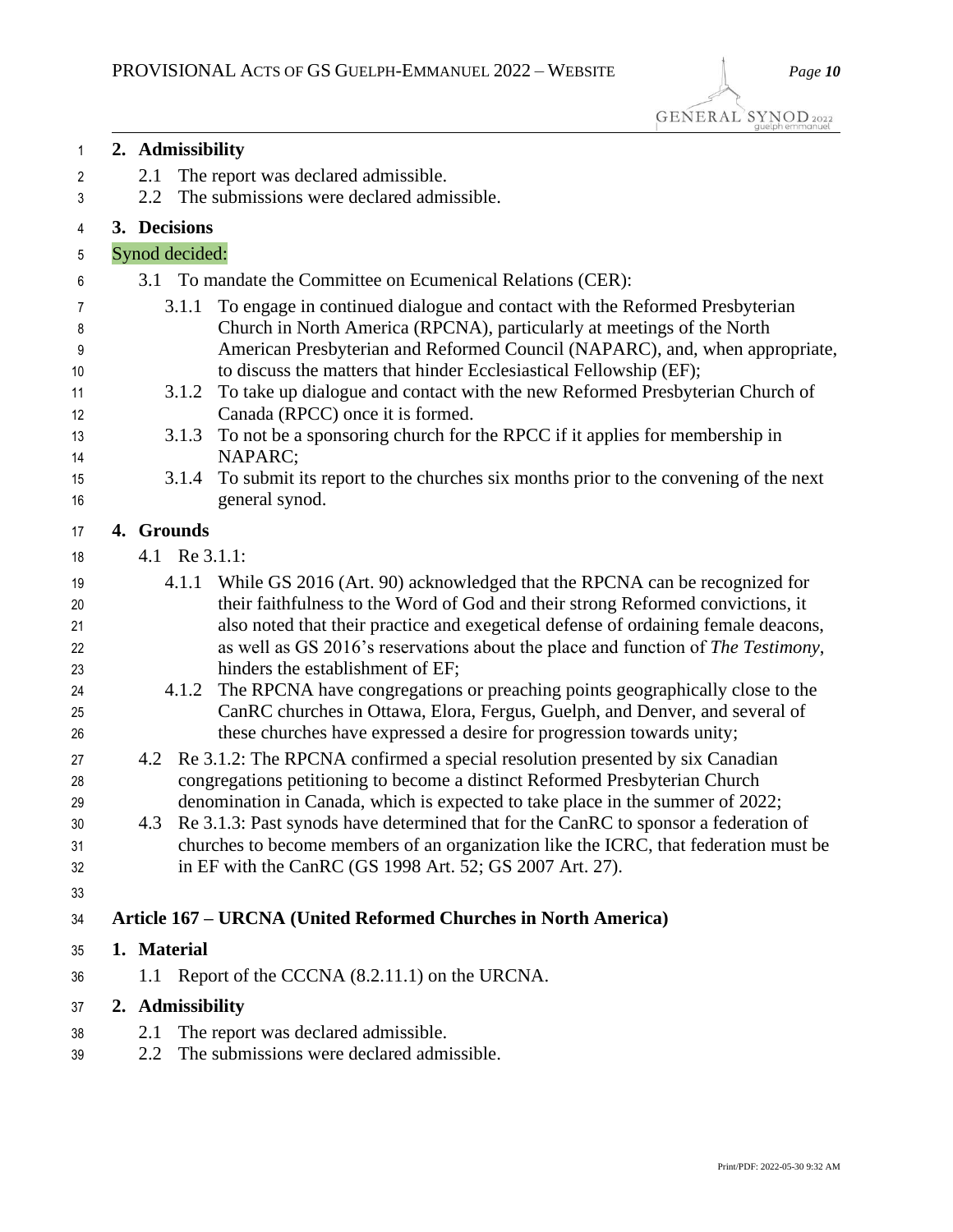| 1        | 3. Decisions   |                                                                                                                             |
|----------|----------------|-----------------------------------------------------------------------------------------------------------------------------|
| 2        | Synod decided: |                                                                                                                             |
| 3        |                | 3.1 To mandate the Committee on Ecumenical Relations (CER):                                                                 |
| 4        | 3.1.1          | To continue Ecclesiastical Fellowship (EF) with the United Reformed Churches in                                             |
| 5        |                | North America (URCNA) according to the adopted rules;                                                                       |
| 6        |                | 3.1.2 To encourage the churches to continue to foster relationships with local URCNA                                        |
| 7        |                | churches; These activities could include, but are not limited to, pulpit exchanges,                                         |
| 8        |                | joint community and mission projects, and study opportunities;                                                              |
| 9        | 3.1.3          | To submit its report to the churches six months prior to the convening of the next                                          |
| 10       |                | general synod.                                                                                                              |
| 11       | 4. Grounds     |                                                                                                                             |
| 12       |                | 4.1 Re. 3.1.1. and 3.1.2:                                                                                                   |
| 13       |                | 4.1.1 Geographical and cultural challenges continue to be something of a hindrance as                                       |
| 14       |                | many URCNA churches (especially in the USA) have little contact or familiarity                                              |
| 15       |                | with the CanRC. However, we give thanks that:                                                                               |
| 16       |                | The URCNA Committee for Ecumenical Relations and Church Unity<br>4.1.2.1                                                    |
| 17       |                | (CERCU) reiterated their commitment to working towards greater unity and                                                    |
| 18       |                | expressing that unity in concrete ways;                                                                                     |
| 19<br>20 |                | 4.1.2.2 In view of the phase 2 relationship between the URCNA and the CanRC, the<br>CERCU continues to follow its mandate;  |
| 21       |                | The "hold" adopted by Synod Wyoming 2016 of the URCNA is not the end<br>4.1.2.3                                             |
| 22       |                | of moving forward in federative unity, but during this time (of at least six                                                |
| 23       |                | years) there remains opportunity for one or more of the URCNA churches to                                                   |
| 24       |                | suggest ways to move forward in our relationship;                                                                           |
| 25       |                | The CERCU is sending a survey to their churches seeking a response to<br>4.1.2.4                                            |
| 26       |                | concerns (theological, church-political, historical-cultural) they may have                                                 |
| 27       |                | regarding unity;                                                                                                            |
| 28       |                | At the grassroots level, unity is frequently expressed by marriage among each<br>4.1.2.5                                    |
| 29<br>30 |                | other's members and by attendance of students at each other's schools.                                                      |
| 31       |                | Article 168 - ARPC (Associate Reformed Presbyterian Church)                                                                 |
|          |                |                                                                                                                             |
| 32       | 1. Material    |                                                                                                                             |
| 33       | 1.1            | Report of the CCCNA (8.2.11.1) on the ARPC.                                                                                 |
| 34<br>35 | 1.2            | Submissions from the following churches: St Albert (8.3.11.1), Willoughby Heights<br>(8.3.11.2), London-Pilgrim (8.3.11.3). |
|          |                |                                                                                                                             |
| 36       |                | 2. Admissibility                                                                                                            |
| 37       | 2.1            | The report was declared admissible.                                                                                         |
| 38       | 2.2            | The submissions were declared admissible.                                                                                   |
| 39       | 3. Decisions   |                                                                                                                             |

- Synod decided:
- 3.1 To mandate the Committee on Ecumenical Relations (CER):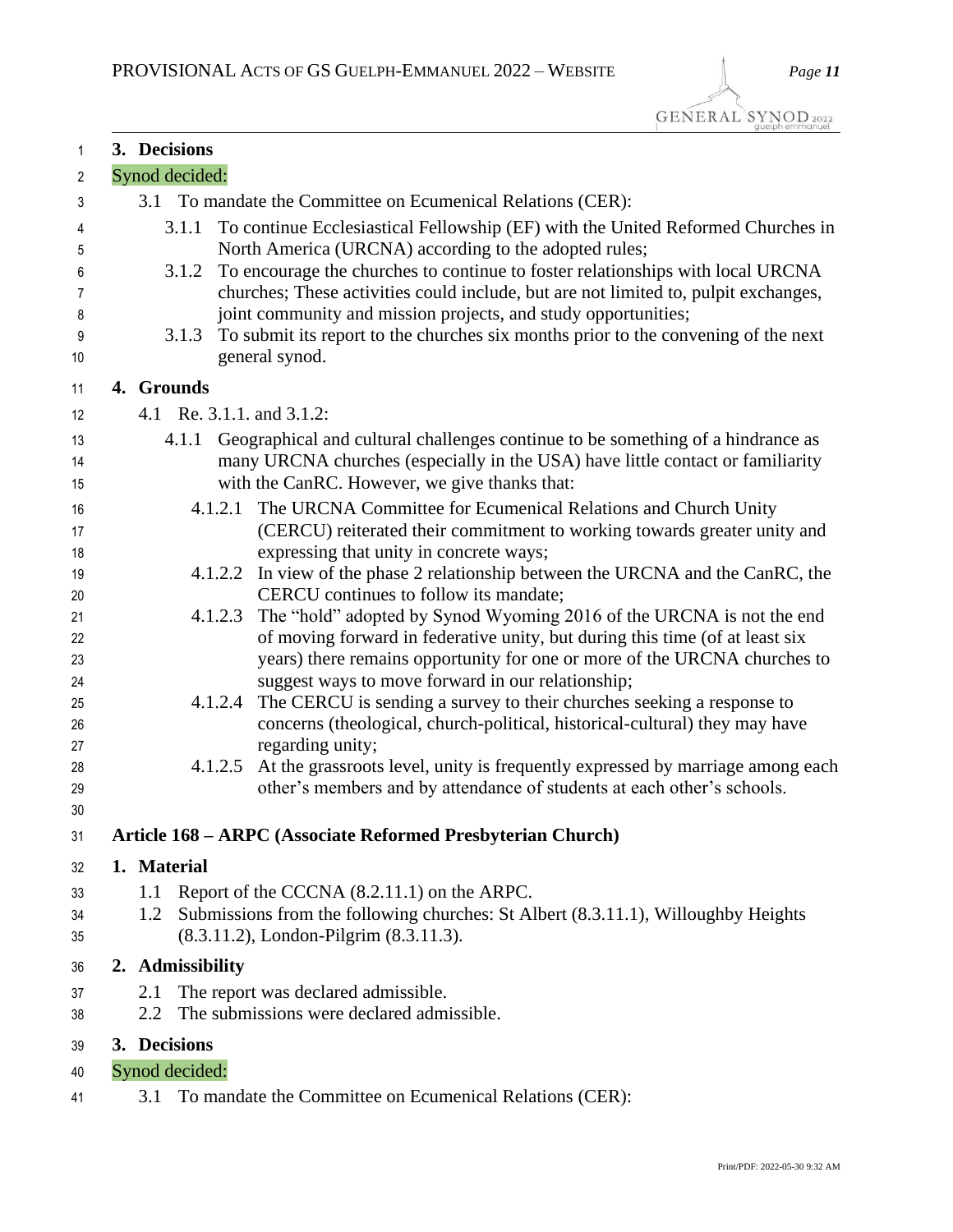| 1<br>2<br>3 | To engage in continued dialogue and contact with the ARPC;<br>3.1.1<br>To submit its report to the churches six months prior to the convening of the next<br>3.2.1<br>general synod. |
|-------------|--------------------------------------------------------------------------------------------------------------------------------------------------------------------------------------|
| 4           | 4. Grounds                                                                                                                                                                           |
| 5           | 4.1<br>There is good fraternal dialogue with the ARPC                                                                                                                                |
| 6           | There are currently twelve ARPC churches/works in Canada with some ongoing contact<br>4.2                                                                                            |
| 7           | with local CanRC congregations.                                                                                                                                                      |
| 8           |                                                                                                                                                                                      |
| 9           | Article 169 – FRCA (Free Reformed Churches of Australia)                                                                                                                             |
| 10          | 1. Material                                                                                                                                                                          |
| 11          | 1.1 Report of the CRCA on the FRCA (8.2.1.2).                                                                                                                                        |
| 12          | 2. Admissibility                                                                                                                                                                     |
| 13          | 2.1<br>The report was declared admissible.                                                                                                                                           |
| 14          | 3. Decisions                                                                                                                                                                         |
| 15          | Synod decided:                                                                                                                                                                       |
| 16          | To continue the relationship of Ecclesiastical Fellowship (EF) with the Free Reformed<br>3.1                                                                                         |
| 17          | Churches of Australia (FRCA) under the adopted rules;                                                                                                                                |
| 18          | To express thankfulness and appreciation for the FRCA's ongoing support for and<br>3.2                                                                                               |
| 19          | interest in the Canadian Reformed Theological Seminary (CRTS), including financial                                                                                                   |
| 20          | support;                                                                                                                                                                             |
| 21<br>22    | 3.3<br>To encourage the Board of Governors and Senate of the CRTS to continue contact with<br>the deputyship for theological education in the FRCA to explore the feasibility and    |
| 23          | benefits of delivering theological education in Australia;                                                                                                                           |
| 24          | To mandate the Committee on Ecumenical Relations (CER):<br>3.4                                                                                                                       |
| 25          | To maintain close contact with the deputyship of the FRCA in matters of relations<br>3.4.1                                                                                           |
| 26          | with sister churches aboard and informing the FRCA of changes or developments                                                                                                        |
| 27          | in third party relationships;                                                                                                                                                        |
| 28          | To invite the various deputyships of the FRCA to seek direct contact with the<br>3.4.2                                                                                               |
| 29          | corresponding CanRC committees (e.g., our Standing Committee for the                                                                                                                 |
| 30          | Publication of the <i>Book of Praise</i> , Committee on Bible Translations) in areas of                                                                                              |
| 31          | mutual interest where the CER's mandate does not reach;<br>To communicate to the FRCA the value of the International Conference of<br>3.4.3                                          |
| 32<br>33    | Reformed Churches (ICRC) and encourage them to consider membership;                                                                                                                  |
| 34          | 3.4.4<br>To send a delegation to the next FRCA synod in 2024;                                                                                                                        |
| 35          | To submit its report to the churches six months prior to the convening of the next<br>3.4.5                                                                                          |
| 36          | general synod.                                                                                                                                                                       |
| 37          | 4. Grounds                                                                                                                                                                           |

 4.1 As far as can be determined from the Acts of GS-FRCA 2021, the FRCA demonstrate that they remain faithful churches. They abide by the Word of God as the only rule for faith and life and adhere to the adopted confessions and church order.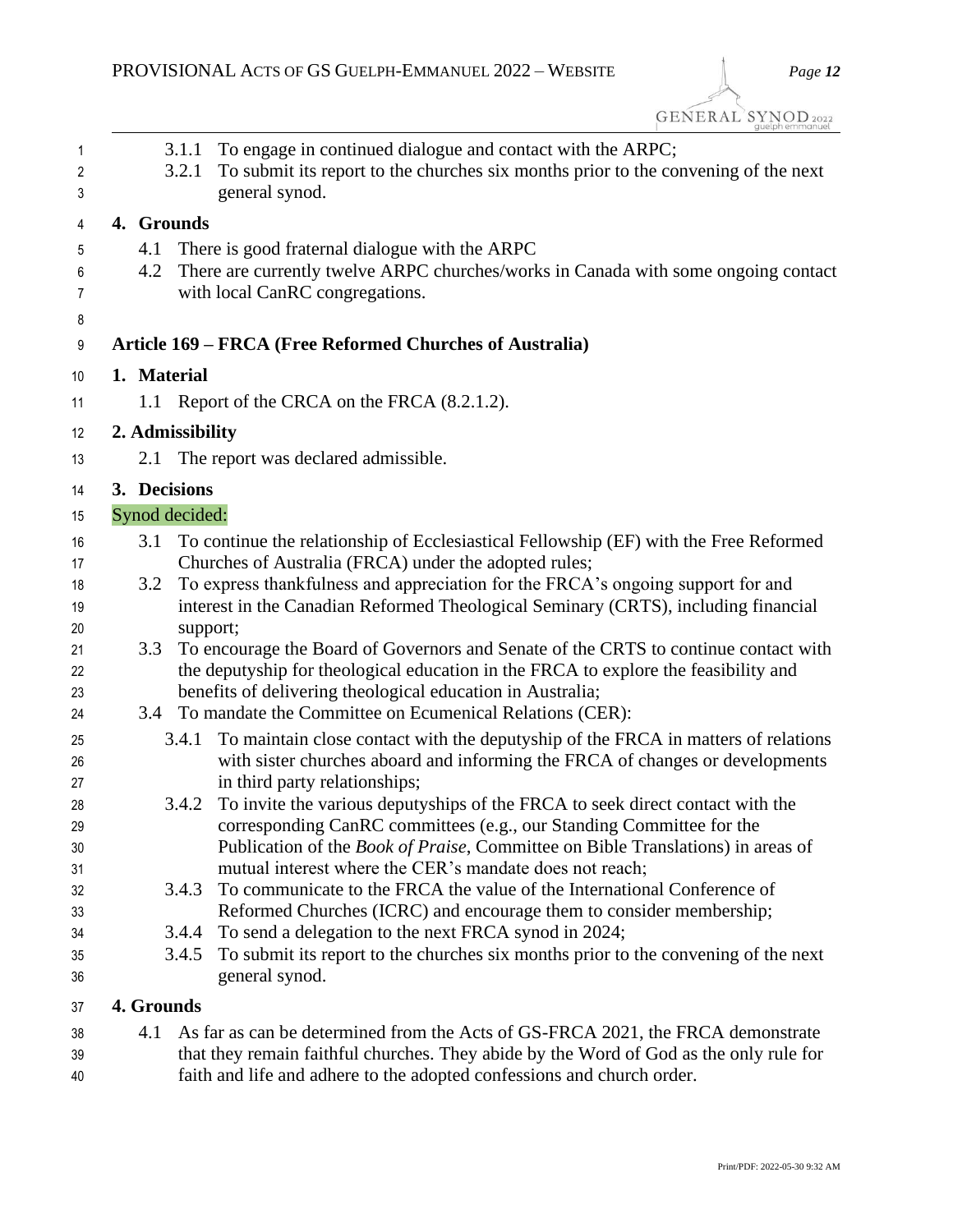GENERAL SYNOD<sub>2022</sub>

| 1<br>2   | 4.2         | The value of our relationship with the FRCA is evident particularly in the ongoing<br>cooperation in theological education, interchurch relations, the Book of Praise, and |
|----------|-------------|----------------------------------------------------------------------------------------------------------------------------------------------------------------------------|
| 3        |             | mission projects.                                                                                                                                                          |
| 4        | 4.3         | Through planning, robust discussions and financial commitment, GS-FRCA 2021                                                                                                |
| 5        |             | demonstrates the vital importance the FRCA place on training for the ministry.                                                                                             |
| 6        | 4.4         | Through the CRTS the CanRC may be able to assist the FRCA in providing training for                                                                                        |
| 7        | 4.5         | the ministry in Australia.<br>The FRCA demonstrate that they are active in maintaining their current sister-church                                                         |
| 8<br>9   |             | relationships and seek to establish relationships with other faithful churches.                                                                                            |
| 10       | 4.6         | Membership in the ICRC has been beneficial for the CanRC, and Australia's                                                                                                  |
| 11       |             | participation would assist in providing an opportunity to support Christ's church                                                                                          |
| 12       |             | worldwide and promote unity among faithful churches.                                                                                                                       |
| 13       |             |                                                                                                                                                                            |
| 14       |             | <b>Article 170 – Appointments</b>                                                                                                                                          |
| 15       |             | This matter was dealt with by Synod in closed session.                                                                                                                     |
| 16       | 1. Material |                                                                                                                                                                            |
| 17       | 1.1         | Submissions from: RSW 2021 (8.1.1), RSE 2021 (8.1.2), the Board of Governors of                                                                                            |
| 18       |             | CRTS (8.2.4.4), the CWeb (8.2.7.2), the CBT (8.2.6.1), the CRCA & CCCNA                                                                                                    |
| 19       |             | $(8.2.12.3.)$ , the SCBP $(8.2.2.4.)$ .                                                                                                                                    |
| 20       | 1.2         | Submission from Willoughby Heights (8.1.6).                                                                                                                                |
| 21       |             | 2. Synod made the following appointments:                                                                                                                                  |
| 22       |             | 1. Board of Governors (BoG) of the Canadian Reformed Theological Seminary (CRTS):                                                                                          |
| 23       |             | 1.1 Academic Committee                                                                                                                                                     |
| 24       |             | 1.1.1 From Eastern Canada: Rev. John Louwerse (2025), Rev. Jeff Temple (2031),                                                                                             |
| 25       |             | Rev. Clarence VanderVelde (2028)                                                                                                                                           |
| 26       |             | Alternates: Rev. Bill DeJong, Rev. Theo Wierenga (in that order)                                                                                                           |
| 27       |             | 1.1.2 From Western Canada: Rev. Joe Poppe (2025), Rev. James Slaa (2025),                                                                                                  |
| 28       |             | Rev. Julius VanSpronsen (2031)<br>Alternates: Rev. Doug Vandeburgt, Rev. Dave deBoer (in that order).                                                                      |
| 29       |             |                                                                                                                                                                            |
| 30       |             | 1.2 Finance and Property Committee                                                                                                                                         |
| 31<br>32 |             | 1.2.1 Adrian Bartels (2031), Alan Datema (2028), Herman Post (2031), Peter<br>VanderSluis (2025), Kasper VanVeen (2025)                                                    |
| 33       |             | Substitute: Mike Bork; Paul Broekema (in that order)                                                                                                                       |
| 34       |             | 2. Committee for Pastoral Training Program Fund (CPTPF):                                                                                                                   |
| 35       | 2.1         | The Guelph-Emmanuel CanRC                                                                                                                                                  |
| 36       |             | 3. Committee on Ecumenical Relations (CER):                                                                                                                                |
| 37       | 3.1         | Gerrit Bos (2025), Otto Bouwman (2025), Rev. Gerrit Bruintjes (2034), Harry de Boer                                                                                        |
| 38       |             | (2031), William Gortemaker (2034), Rev. Marc Jagt (2028), Rev. Karlo Janssen (2028)                                                                                        |
| 39       |             | (Convenor), Rev. Andrew Pol (2031), Henry Schouten (2028), Rev. Jeff Temple (2028),                                                                                        |
| 40       |             | Rev. Carl Van Dam (2028), Rev. Steve Vandevelde (2028)                                                                                                                     |
| 41       |             | 4. Standing Committee for the Publication of the Book of Praise (SCBP):                                                                                                    |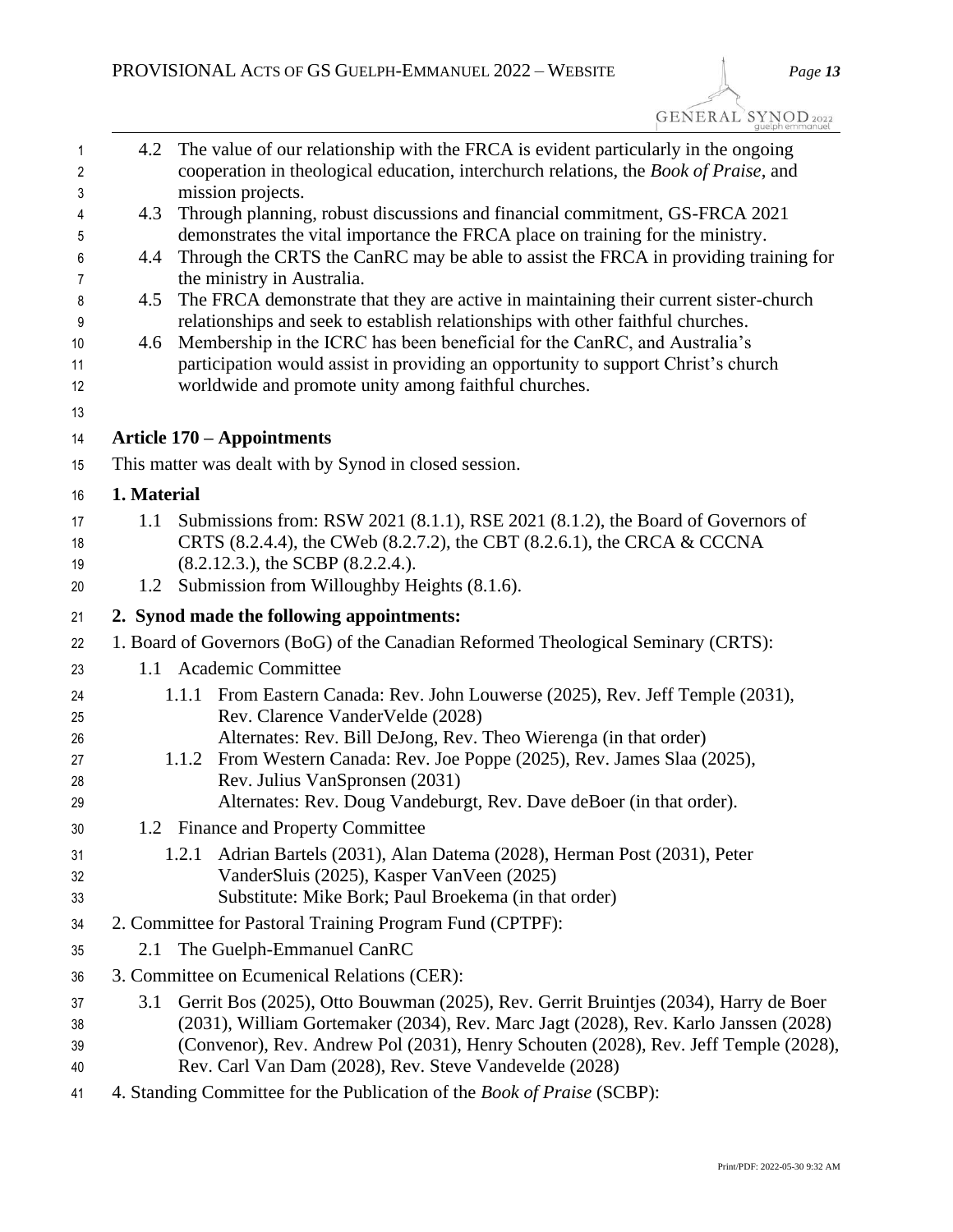GENERAL SYNOD<sub>2022</sub>

| 1<br>2<br>3 | Rev. Douwe Agema (2031) (Convenor), Chris de Boer (2025), Martin Jongsma (2025),<br>4.1<br>Rev. Ryan Kampen (2031), Brian VanderHout (2028), Carl Oosterhoff (2025); and to<br>leave the appointment of a last individual to the SCBP (2025) |
|-------------|----------------------------------------------------------------------------------------------------------------------------------------------------------------------------------------------------------------------------------------------|
| 4           | 5. Committee on Bible Translations (CBT):                                                                                                                                                                                                    |
| 5           | 5.1 Rev. Jeff Poort (2028), Rev. Tyler VanderGaag (2031)                                                                                                                                                                                     |
| 6           | 6. Committee for the Official Website (CWeb):                                                                                                                                                                                                |
| 7<br>8      | Al Gortemaker (2031), Rev. Jeff Poort (2031), Rosalyn Poort (2031), Jonathan Reinink<br>6.1<br>(2025)                                                                                                                                        |
| 9           | 7. Churches for Days of Prayer ad CO Art. 54:                                                                                                                                                                                                |
| 10          | The Burlington Waterdown-Rehoboth CanRC and the Edmonton-Providence CanRC<br>7.1                                                                                                                                                             |
| 11          | 8. General Fund:                                                                                                                                                                                                                             |
| 12          | The Carman East CanRC<br>8.1                                                                                                                                                                                                                 |
| 13          | 9. Financial Review of the General Fund:                                                                                                                                                                                                     |
| 14          | The Carman West CanRC<br>9.1                                                                                                                                                                                                                 |
| 15          | 10. Committee for the Needy Students' Fund (CNSF):                                                                                                                                                                                           |
| 16          | 10.1 The Grassie-Covenant CanRC                                                                                                                                                                                                              |
| 17          | 11. Archive Church:                                                                                                                                                                                                                          |
| 18          | 11.1 The Burlington-Ebenezer CanRC                                                                                                                                                                                                           |
| 19          | 12. The Church for inspecting the Archives:                                                                                                                                                                                                  |
| 20          | 12.1 The Burlington Waterdown-Rehoboth CanRC                                                                                                                                                                                                 |
| 21          | 13. Financial Review of GS 2022:                                                                                                                                                                                                             |
| 22          | 13.1 The Guelph-Living Word CanRC.                                                                                                                                                                                                           |
| 23          | 14. Address Church:                                                                                                                                                                                                                          |
| 24          | 14.1 The Burlington-Ebenezer CanRC                                                                                                                                                                                                           |
| 25          | 15. Committee for Publication of the Acts:                                                                                                                                                                                                   |
| 26          | 15.1 The first and second clerk of GS 2022                                                                                                                                                                                                   |
| 27          | 16. Convening Church for the next General Synod:                                                                                                                                                                                             |
| 28          | 16.1 The Aldergrove CanRC in British Columbia                                                                                                                                                                                                |
| 29          |                                                                                                                                                                                                                                              |
| 30          | Article 171 – Reporting of the Convening Church and the Review Church                                                                                                                                                                        |
| 31          | 1. Decision                                                                                                                                                                                                                                  |
| 32          | Synod decided:                                                                                                                                                                                                                               |
| 33          | To mandate the Guelph-Emmanuel CanRC and the Guelph-Living Word CanRC to<br>1.1                                                                                                                                                              |
| 34          | report to the next General Synod on the finances of GS 2022 six weeks prior to the next                                                                                                                                                      |
| 35          | General Synod.                                                                                                                                                                                                                               |
| 36          |                                                                                                                                                                                                                                              |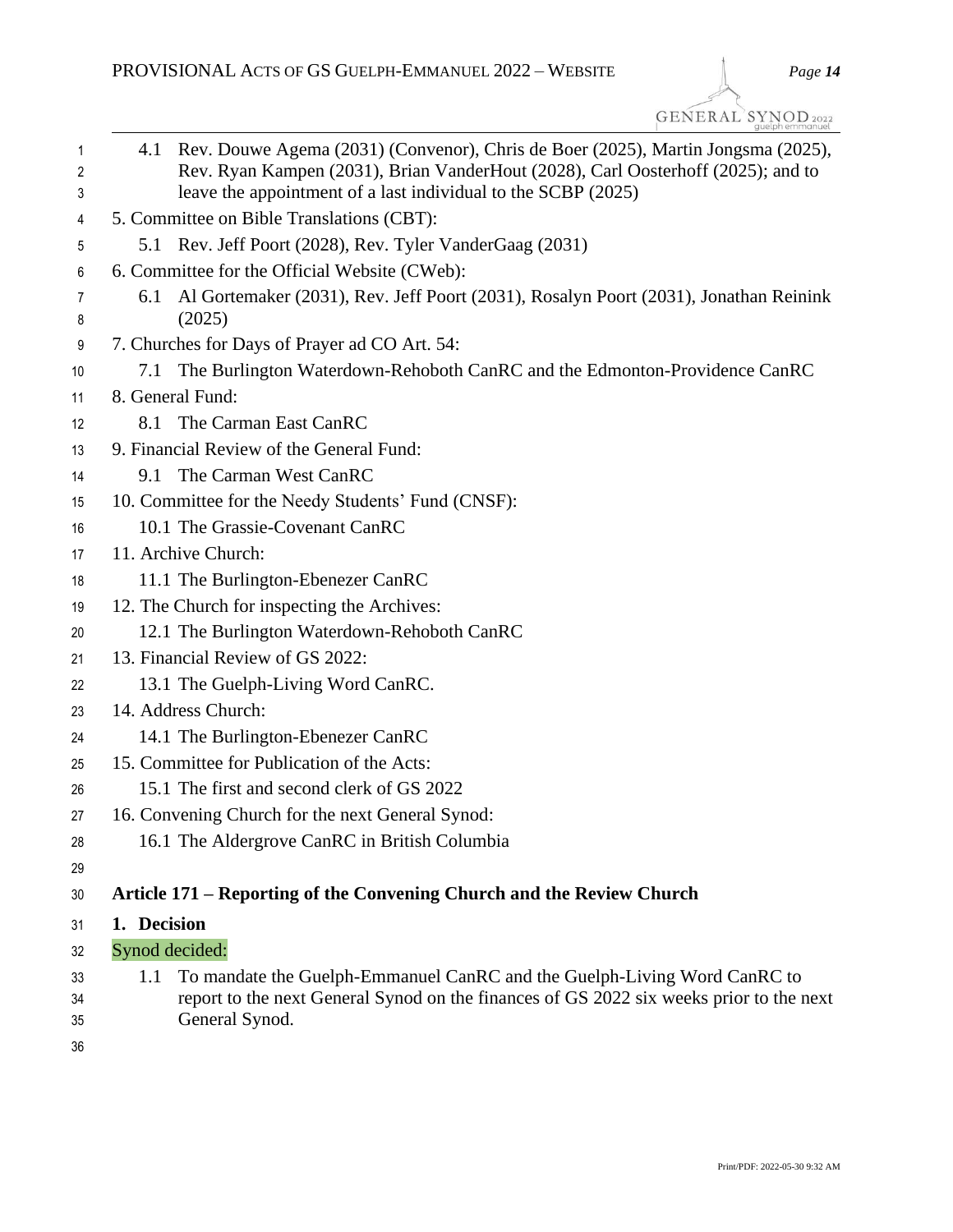GENERAL SYNOD 2022

| 1                          | Article 172 – Submission of Committee Reports to the Churches and Synod                                                                                                                                                                            |                                                                                                                                                                                                                                                                                                                                                                        |
|----------------------------|----------------------------------------------------------------------------------------------------------------------------------------------------------------------------------------------------------------------------------------------------|------------------------------------------------------------------------------------------------------------------------------------------------------------------------------------------------------------------------------------------------------------------------------------------------------------------------------------------------------------------------|
| 2                          | 1. Decision                                                                                                                                                                                                                                        |                                                                                                                                                                                                                                                                                                                                                                        |
| 3                          | Synod decided:                                                                                                                                                                                                                                     |                                                                                                                                                                                                                                                                                                                                                                        |
| 4<br>5                     | 1.1                                                                                                                                                                                                                                                | That reports to the next general synod are to be sent to the churches in electronic format.<br>Churches are free to make their own arrangements for printing if so desired. There will                                                                                                                                                                                 |
| 6<br>7<br>8                | 1.2<br>printing reports.                                                                                                                                                                                                                           | be no printed edition of the reports.<br>To express gratitude to Premier Printing for serving the churches for many years by                                                                                                                                                                                                                                           |
| 9                          | 2. Grounds:                                                                                                                                                                                                                                        |                                                                                                                                                                                                                                                                                                                                                                        |
| 10<br>11<br>12<br>13<br>14 | 2.1<br>2.2                                                                                                                                                                                                                                         | Requiring printed copies to be sent six months before the start of the next Synod takes<br>away at least one month for committees to prepare reports, as they need to be sent to the<br>printer at least one month before the deadline.<br>Many elders read reports electronically. It will be more economical for churches to print<br>only as many copies as needed. |
| 15                         | <b>Article 173 – Confidential Acts</b>                                                                                                                                                                                                             |                                                                                                                                                                                                                                                                                                                                                                        |
| 16                         | This matter was dealt with by Synod in closed session.                                                                                                                                                                                             |                                                                                                                                                                                                                                                                                                                                                                        |
| 17<br>18                   | Motion by the first and second clerks of GS 2022:                                                                                                                                                                                                  |                                                                                                                                                                                                                                                                                                                                                                        |
| 19<br>20                   | That the following decisions of GS 2022 be declared confidential Acts: Articles 60<br>(Dunnville and Lincoln appeals $-8.6.2$ ), and 81 (Lincoln Appeal $-8.6.7$ )                                                                                 |                                                                                                                                                                                                                                                                                                                                                                        |
| 21<br>22<br>23<br>24       | Ground: Each of these deals with matters involving sensitive personal information that<br>has never been made public and which, in view of the 9 <sup>th</sup> commandment, ought not<br>to be made public.                                        |                                                                                                                                                                                                                                                                                                                                                                        |
| 25                         | <b>Article 174 - Concluding Matters</b>                                                                                                                                                                                                            |                                                                                                                                                                                                                                                                                                                                                                        |
| 26                         | Censure as per CO 34                                                                                                                                                                                                                               |                                                                                                                                                                                                                                                                                                                                                                        |
| 27<br>28<br>29             | The chairman stated, with deep thankfulness to the Lord, that censure as per CO Art. 34 was not<br>needed. He gave thanks for the fact that a good spirit of brotherly cooperation was evidenced<br>throughout Synod, even when opinions differed. |                                                                                                                                                                                                                                                                                                                                                                        |
| 30                         | <b>Adoption of the Final Articles of the Acts</b>                                                                                                                                                                                                  |                                                                                                                                                                                                                                                                                                                                                                        |
| 31<br>32<br>33             | Members of Synod were requested to review the Acts received and to forward any further<br>corrections to the clerk. The executive members of Synod will review and adopt the final articles<br>of the Acts.                                        |                                                                                                                                                                                                                                                                                                                                                                        |
| 34                         | <b>Publication of the Acts</b>                                                                                                                                                                                                                     |                                                                                                                                                                                                                                                                                                                                                                        |
| 35                         |                                                                                                                                                                                                                                                    | It was noted that the first and second clerks had been appointed to prepare the Acts of GS 2022                                                                                                                                                                                                                                                                        |

- for publication. Synod allowed an official version of the acts to be made available on the website
- as soon as available. Two hard copies of the confidential Acts will be sent to each church.

# **Financial Matters**

Synod members were reminded to use the internal synod website to claim reimbursements.